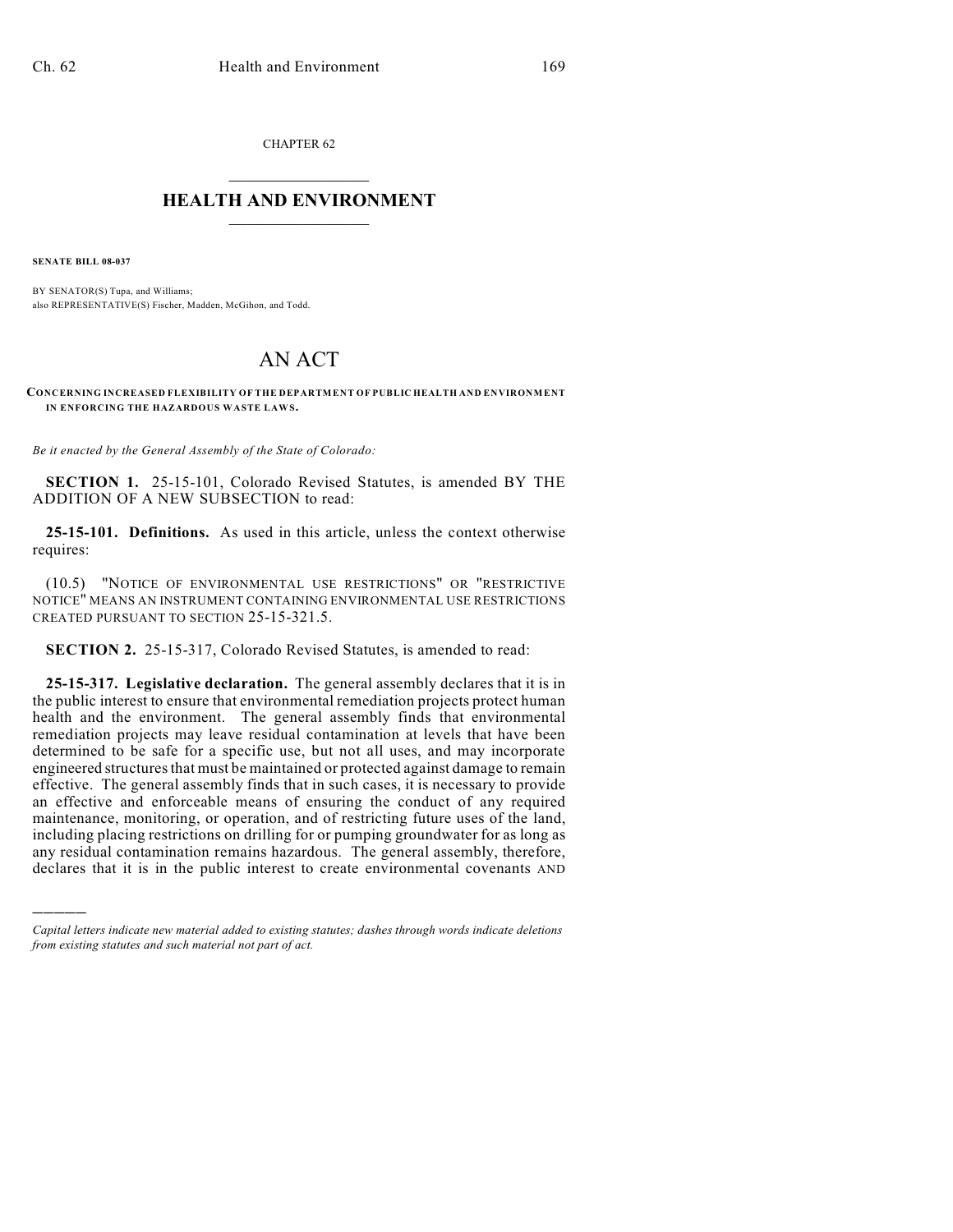NOTICES OF ENVIRONMENTAL USE RESTRICTIONS because such covenants AND RESTRICTIVE NOTICES are necessary for the protection of human health and the environment.

**SECTION 3.** 25-15-318 (2), Colorado Revised Statutes, is amended to read:

**25-15-318. Nature of environmental covenants.** (2) Notwithstanding any other provision of law, including any common-law requirement for privity of estate, an environmental covenant shall run with the land and shall bind the owner of the land, the owner's successors and assigns, and any person using the land. AN ENVIRONMENTAL COVENANT SHALL NOT BE DEEMED UNENFORCEABLE ON THE BASIS OF:

(a) A LACK OF PRIVITY OF CONTRACT;

(b) A LACK OF BENEFIT TO A PARTICULAR PARCEL OF LAND;

(c) FAILURE OF THE ENVIRONMENTAL COVENANT TO EXPRESSLY STATE THAT IT RUNS WITH THE LAND; OR

(d) ANY OTHER INCONSISTENCY WITH COMMON-LAW REQUIREMENTS APPLICABLE TO COMMON-LAW COVENANTS.

**SECTION 4.** Part 3 of article 15 of title 25, Colorado Revised Statutes, is amended BY THE ADDITION OF A NEW SECTION to read:

**25-15-318.5. Nature of a notice of environmental use restrictions.** (1) A NOTICE OF ENVIRONMENTAL USE RESTRICTIONS IS AN AGENCY ACTION BASED ON THE STATE'S POLICE POWER.

(2) A NOTICE OF ENVIRONMENTAL USE RESTRICTIONS IS BINDING ON CURRENT AND SUBSEQUENT OWNERS OF THE AFFECTED LAND AND ANY PERSON USING OR POSSESSING AN INTEREST IN THE LAND.

(3) THE REQUIREMENTS AND RESTRICTIONS CONTAINED IN A NOTICE OF ENVIRONMENTAL USE RESTRICTIONS ARE REQUIREMENTS UNDER THIS PART 3, BUT MAY BE ENFORCED ONLY AS PROVIDED IN SECTION 25-15-322. THE CREATION OF A NOTICE OF ENVIRONMENTAL USE RESTRICTIONS DOES NOT TRIGGER THE APPLICATION OF ANY OTHER REQUIREMENT OF THIS PART 3.

**SECTION 5.** The introductory portion to 25-15-319 (1), 25-15-319 (1) (a), (1) (c), (1) (e), (1) (f), and (1) (g), and the introductory portion to  $25-15-319$  (1) (h), Colorado Revised Statutes, are amended to read:

**25-15-319. Contents of environmental covenants and notices of environmental use restrictions.** (1) An Environmental covenant COVENANTS AND NOTICES OF ENVIRONMENTAL USE RESTRICTIONS shall include provisions regarding:

(a)  $H_s$  Duration and any conditions under which it THE ENVIRONMENTAL COVENANT OR RESTRICTIVE NOTICE may be modified or terminated;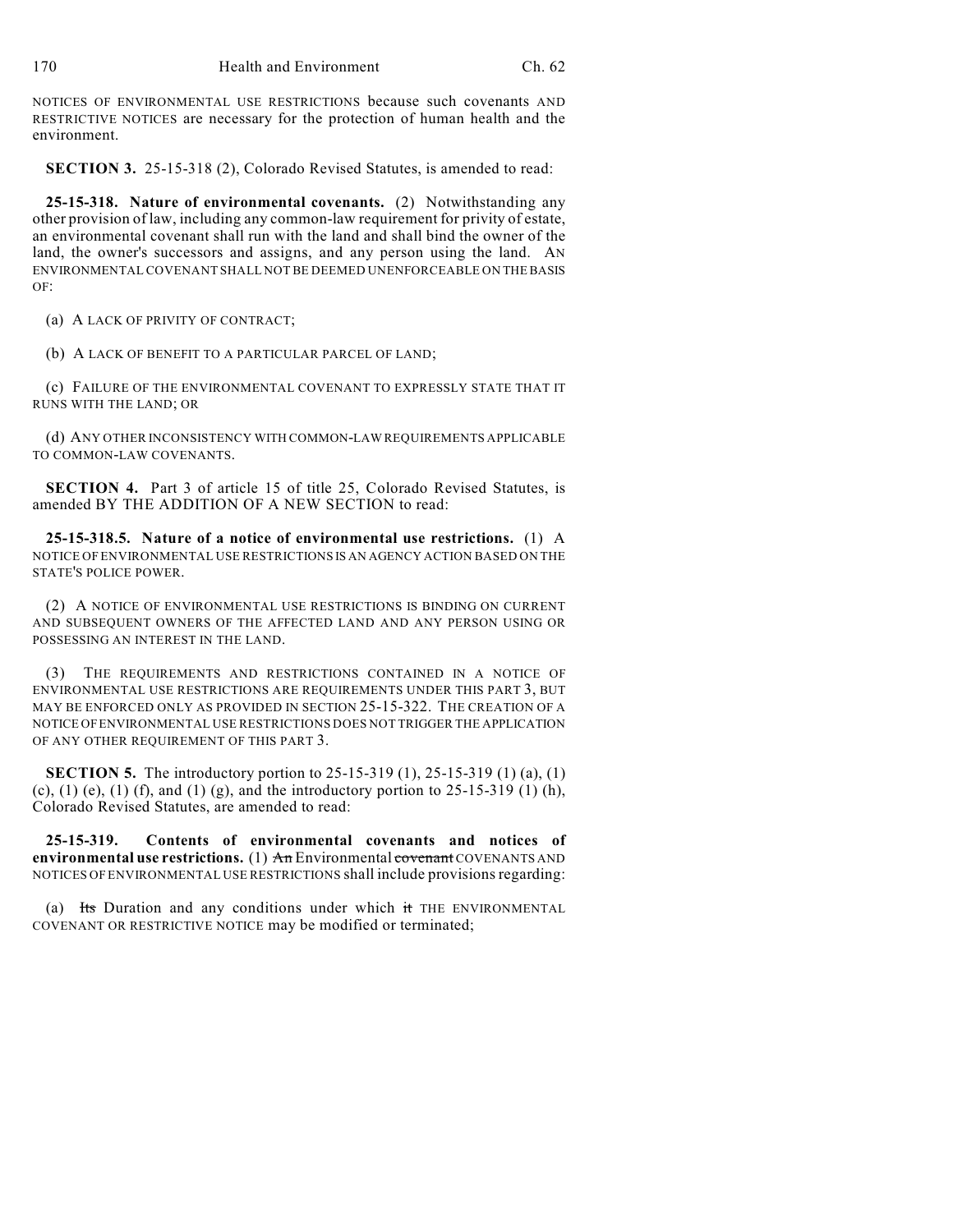## Ch. 62 Health and Environment 171

(c) A requirement that the owner of the property subject to the environmental covenant OR RESTRICTIVE NOTICE notify the department at least fifteen days in advance of any transfer of ownership of some or all of the real property subject to the environmental covenant OR RESTRICTIVE NOTICE;

(e) A requirement to allow the department right of entry at reasonable times with prior notice for the purpose of determining compliance with the terms of the environmental covenant OR RESTRICTIVE NOTICE. Nothing in this section shall impair any other authority the department may otherwise have to enter and inspect property subject to the environmental covenant OR RESTRICTIVE NOTICE.

(f) (I) FOR ENVIRONMENTAL COVENANTS, inclusion of the following statement on the first page of the instrument creating the environmental covenant in fifteen-point, bold-faced type: "This property is subject to an environmental covenant held by the Colorado department of public health and environment pursuant to section 25-15-321, Colorado Revised Statutes."

(II) FOR RESTRICTIVE NOTICES, INCLUSION OF THE FOLLOWING STATEMENT ON THE FIRST PAGE OF THE RESTRICTIVE NOTICE IN FIFTEEN-POINT, BOLD-FACED TYPE: "THIS PROPERTY IS SUBJECT TO A NOTICE OF ENVIRONMENTAL USE RESTRICTIONS IMPOSED BY THE COLORADO DEPARTMENT OF PUBLIC HEALTH AND ENVIRONMENT PURSUANT TO SECTION 25-15-321.5, COLORADO REVISED STATUTES."

(g) An agreement A REQUIREMENT to incorporate, either in full or by reference, the environmental covenant OR RESTRICTIVE NOTICE in any leases, licenses, or other instruments granting a right to use the property that may be affected by the environmental covenant OR RESTRICTIVE NOTICE;

(h) Modification or termination of the environmental covenant OR RESTRICTIVE NOTICE consistent with this subsection (1). The owner of land subject to an environmental covenant OR RESTRICTIVE NOTICE may request that the department approve modification or termination of the covenant OR RESTRICTIVE NOTICE. The request shall contain information showing that the proposed modification or termination shall, if implemented, ensure protection of human health and the environment. The department shall review any submitted information, and may request additional information. If the department determines that the proposal to modify or terminate the environmental covenant OR RESTRICTIVE NOTICE will ensure protection of human health and the environment, it shall approve the proposal. No modification or termination of an environmental covenant OR RESTRICTIVE NOTICE shall be effective unless it has been approved in writing by the department. Information to support a request for modification or termination may include one or more of the following:

**SECTION 6.** The introductory portion to 25-15-320 (2) and 25-15-320 (3) (b) (III), (4), and (5), Colorado Revised Statutes, are amended to read:

**25-15-320. Environmental covenants - when required - waiver.** (2) EXCEPT AS SPECIFIED IN SUBSECTIONS (3) AND (4) OF THIS SECTION, an environmental covenant under this part 3 shall be required for any environmental remediation project in which the relevant regulatory authority makes a remedial decision on or after July 1, 2001, that would result in either or both of the following: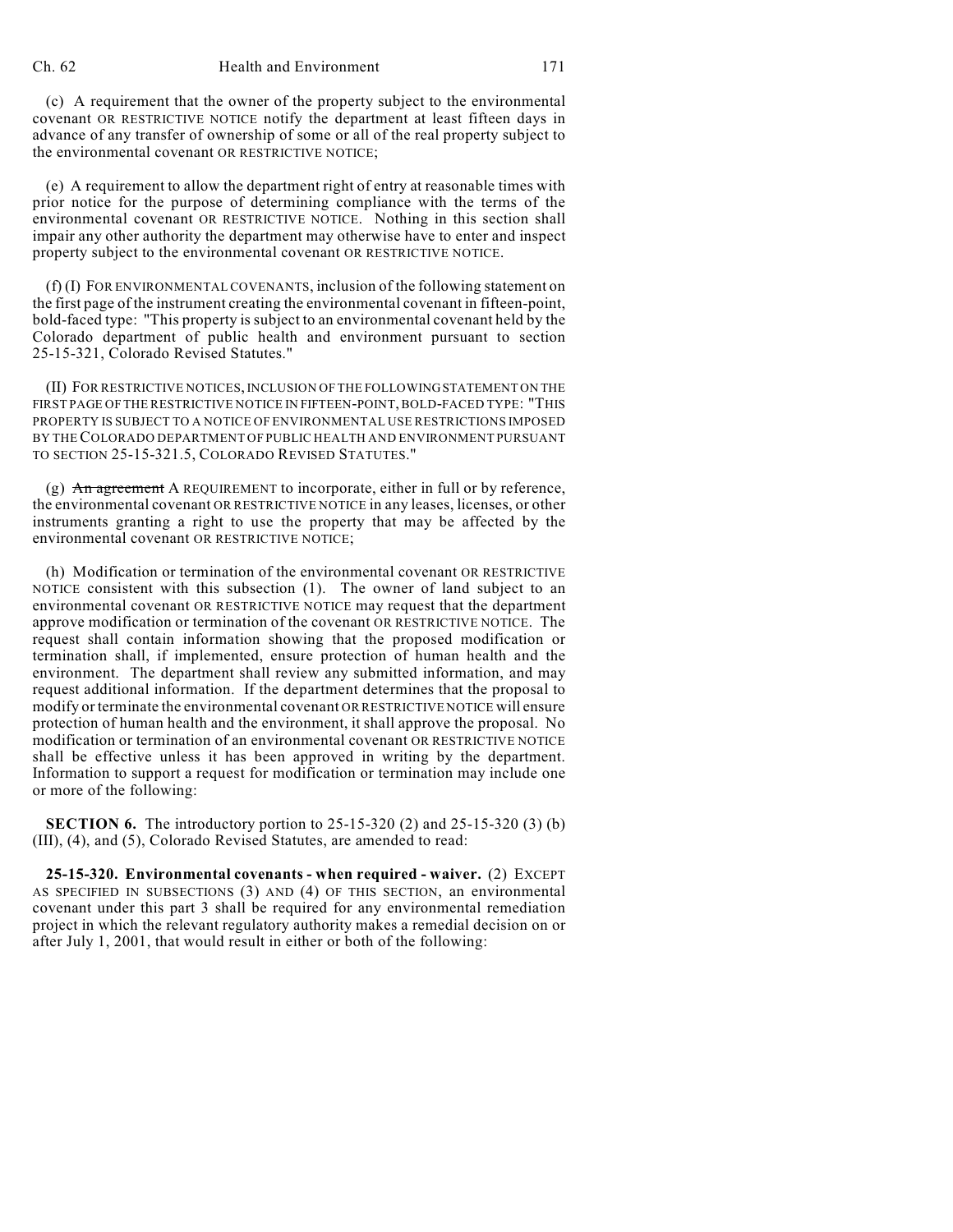(3) The department may waive the requirement for an environmental covenant in the following circumstances:

(b) For a parcel of land involved in an environmental remediation project that is owned by any person who is not being required to remediate the contamination, and:

(III) The county, city and county, or municipality having jurisdiction and the department have entered into an intergovernmental agreement for oversight and enforcement of the local ordinance or resolution pursuant to section 29-1-203, C.R.S. Such agreement shall be binding and mutually enforceable. The department's DEPARTMENT SHALL HAVE SUCH authority under any such agreement shall AS MAY be limited PROVIDED IN THE INTERGOVERNMENTAL AGREEMENT TO BRING SUIT FOR INJUNCTIVE RELIEF TO ENFORCE ANY LOCAL ORDINANCE OR RESOLUTION DESCRIBED IN THIS SUBSECTION (3), BUT ONLY WITH RESPECT to properties that are subject to the requirements of this section. Any intergovernmental agreement under this section shall require that, insofar as the local ordinance or resolution applies to properties that are subject to the requirements of this section, any amendments to the local ordinance or resolution shall incorporate such requirements as the department may recommend to ensure continued protection of human health and the environment.

(4) (a) The department shall have such authority as may be provided in the intergovernmental agreement to bring suit for injunctive relief to enforce any local ordinance or resolution described in subsection (3) of this section with respect to properties that are subject to the requirements of this section. WHEN AN ENVIRONMENTAL COVENANT IS REQUIRED UNDER SUBSECTION (2) OF THIS SECTION, A RESTRICTIVE NOTICE MAY BE SUBSTITUTED FOR THE COVENANT AS FOLLOWS:

(I) AN OWNER OF A PARCEL OF LAND INVOLVED IN AN ENVIRONMENTAL REMEDIATION PROJECT WHO IS BEING REQUIRED TO REMEDIATE CONTAMINATION MAY REQUEST THAT THE DEPARTMENT APPROVE A PROPOSED RESTRICTIVE NOTICE FOR SUCH PARCEL OR MAY REQUEST THAT THE DEPARTMENT ISSUE A RESTRICTIVE NOTICE.

(II) THE DEPARTMENT MAY UNILATERALLY ISSUE A RESTRICTIVE NOTICE CONTAINING THE PROVISIONS DESCRIBED IN SECTION 25-15-319 WHEN AN ENVIRONMENTAL COVENANT IS REQUIRED UNDER SUBSECTION (2) OF THIS SECTION AND THE OWNER OF THE SUBJECT PROPERTY FAILS TO CREATE A COVENANT OR RESTRICTIVE NOTICE WITHIN THIRTY DAYS AFTER:

(A) THE DATE OF A REMEDIAL DECISION FOR AN ENVIRONMENTAL REMEDIATION PROJECT THAT RELIES SOLELY ON ENVIRONMENTAL USE RESTRICTIONS TO PROTECT HUMAN HEALTH AND THE ENVIRONMENT; OR

(B) THE COMPLETION OF CONSTRUCTION WORK FOR ENVIRONMENTAL REMEDIATION PROJECTS THAT REQUIRE PHYSICAL WORK.

(b) PRIOR TO ISSUING A RESTRICTIVE NOTICE UNILATERALLY UNDER SUBPARAGRAPH (II) OF PARAGRAPH (a) OF THIS SUBSECTION (4), THE DEPARTMENT SHALL MAKE A GOOD FAITH ATTEMPT TO REACH AGREEMENT WITH THE OWNER OF THE SUBJECT PROPERTY REGARDING A CONSENSUAL COVENANT OR NOTICE.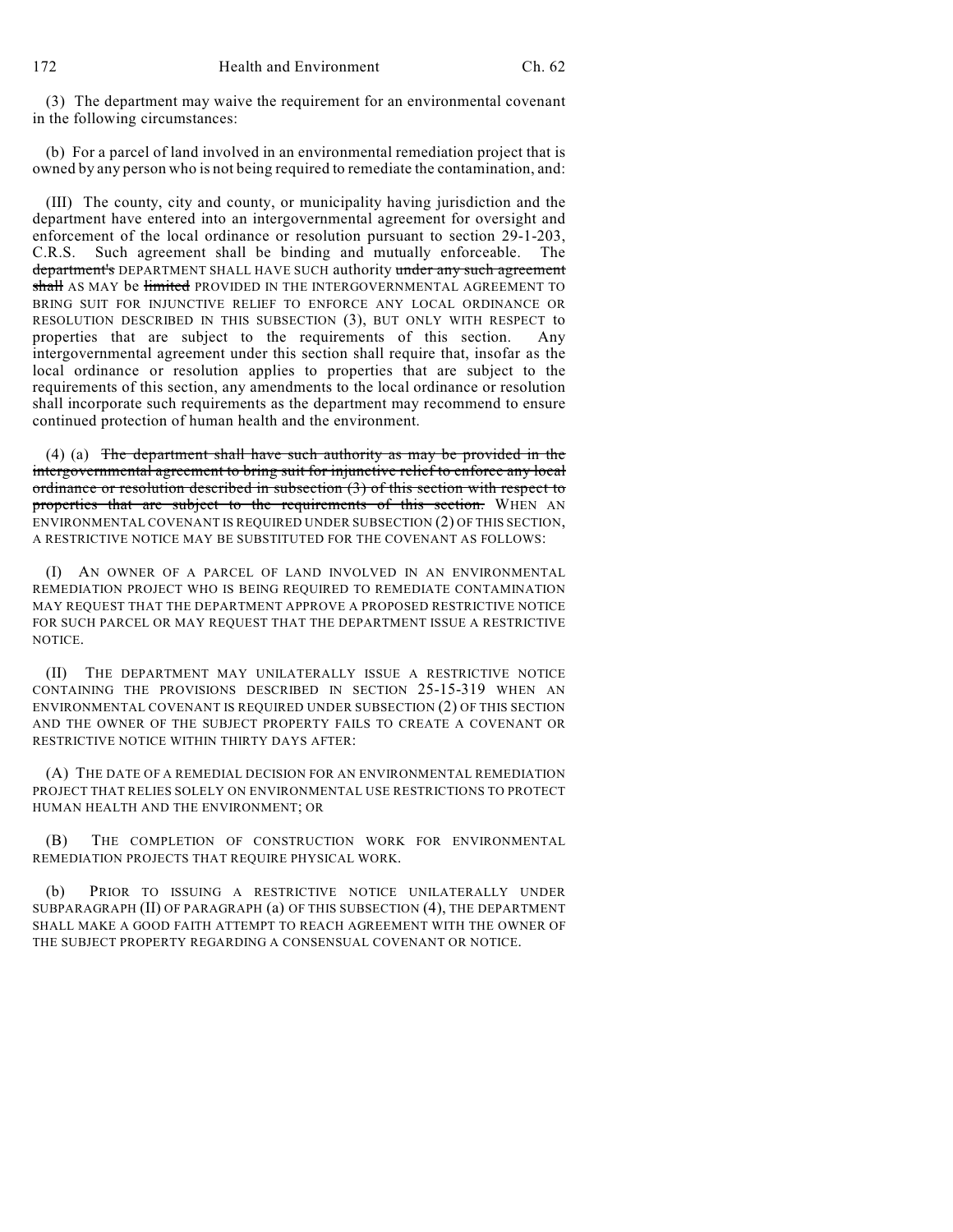(c) THE DEPARTMENT MAY NOT ISSUE A RESTRICTIVE NOTICE FOR A PARCEL OF LAND INVOLVED IN AN ENVIRONMENTAL REMEDIATION PROJECT THAT IS OWNED BY A PERSON WHO IS NOT BEING REQUIRED TO REMEDIATE THE CONTAMINATION, UNLESS SUCH PERSON CONSENTS IN WRITING.

(5) The department may accept and enforce environmental covenants OR ISSUE RESTRICTIVE NOTICES in cases where such covenants OR NOTICES are not required, including approvals of voluntary cleanup plans or petitions for no action determinations under sections 25-16-306 and 25-16-307, but the owner of the remediated land nonetheless desires to create such a covenant OR REQUESTS THAT THE DEPARTMENT ISSUE SUCH A NOTICE. A COVENANT OR NOTICE CREATED UNDER THIS SUBSECTION (5) MAY BE ENFORCED AS ANY OTHER COVENANT OR NOTICE.

**SECTION 7.** 25-15-321 (6), Colorado Revised Statutes, is amended to read:

**25-15-321. Creation, modification, and termination of an environmental covenant.** (6) The department shall review and make a determination regarding all applications for creating, modifying, or terminating an environmental covenant within sixty days after receipt of such application, INCLUDING THE INFORMATION DESCRIBED IN SUBSECTION (5) OF THIS SECTION.

**SECTION 8.** Part 3 of article 15 of title 25, Colorado Revised Statutes, is amended BY THE ADDITION OF A NEW SECTION to read:

**25-15-321.5. Notice of environmental use restrictions - creation, modification, and termination.** (1) A PERSON WHO PROPOSES TO CREATE, MODIFY, OR TERMINATE A RESTRICTIVE NOTICE SHALL PROVIDE WRITTEN NOTICE OF THE PERSON'S INTENTION TO ALL PERSONS HOLDING AN INTEREST OF RECORD IN THE REAL PROPERTY THAT WILL BE SUBJECT TO THE RESTRICTIVE NOTICE, TO ALL PERSONS KNOWN TO THE PERSON TO HAVE AN UNRECORDED INTEREST IN THE PROPERTY, AND TO ALL AFFECTED PERSONS IN POSSESSION OF THE PROPERTY PRIOR TO SUCH CREATION, MODIFICATION, OR TERMINATION AND SHALL PROVIDE THE DEPARTMENT WITH:

(a) A COPY OF THE NOTICE PROVIDED;

(b) A LIST OF THE PERSONS TO WHOM NOTICE WAS GIVEN AND THE ADDRESS OR OTHER LOCATION TO WHICH THE NOTICE WAS DIRECTED; AND

(c) SUCH TITLE INFORMATION AS THE DEPARTMENT MAY REQUIRE.

(2) BEFORE ISSUING A NOTICE OF ENVIRONMENTAL USE RESTRICTIONS UNILATERALLY, THE DEPARTMENT SHALL PROVIDE A COPY OF THE PROPOSED RESTRICTIVE NOTICE TO ALL PERSONS HOLDING AN INTEREST OF RECORD IN THE REAL PROPERTY THAT WILL BE SUBJECT TO THE RESTRICTIVE NOTICE, ALL PERSONS KNOWN TO THE DEPARTMENT TO HAVE AN UNRECORDED INTEREST IN SUCH PROPERTY, AND ALL AFFECTED PERSONS IN POSSESSION OF SUCH PROPERTY, AND SHALL OFFER SUCH PERSONS A MINIMUM OF THIRTY DAYS TO COMMENT ON THE PROPOSED RESTRICTIVE NOTICE, UNLESS NOTICE HAS ALREADY BEEN PROVIDED PURSUANT TO SUBSECTION (1) OF THIS SECTION. IN DETERMINING WHETHER TO ISSUE THE RESTRICTIVE NOTICE UNILATERALLY, THE DEPARTMENT SHALL CONSIDER ANY COMMENTS RECEIVED.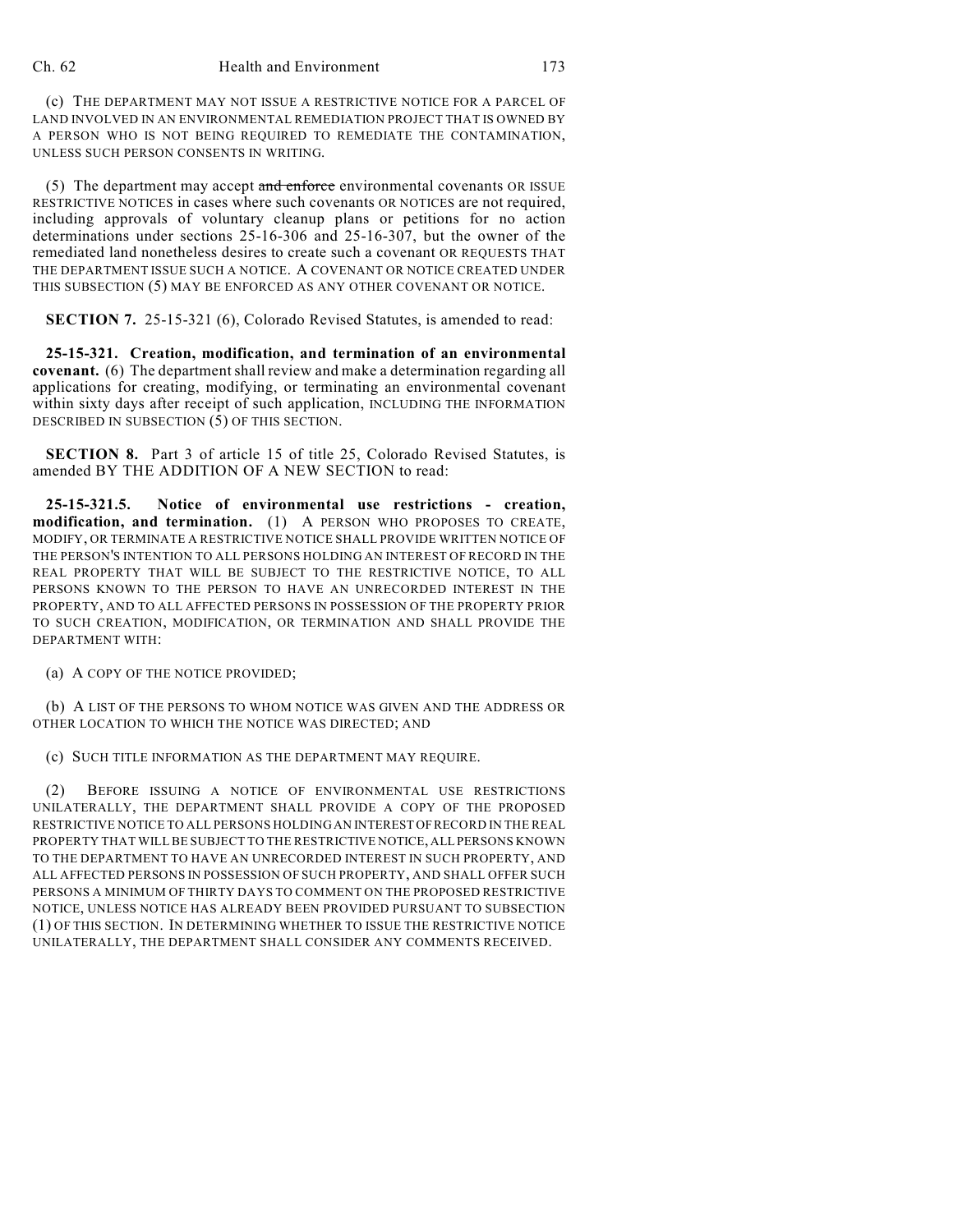(3) THE DEPARTMENT SHALL REVIEW AND MAKE A DETERMINATION REGARDING ALL REQUESTS TO CREATE, MODIFY, OR TERMINATE A RESTRICTIVE NOTICE WITHIN SIXTY DAYS AFTER RECEIPT OF SUCH REQUEST, INCLUDING THE INFORMATION DESCRIBED IN SUBSECTION (1) OF THIS SECTION.

(4) UPON ISSUANCE OR APPROVAL OF THE RESTRICTIVE NOTICE, THE DEPARTMENT SHALLRECORD THE RESTRICTIVE NOTICE IN THE CLERK AND RECORDER'S OFFICE FOR THE COUNTY OR COUNTIES IN WHICH THE AFFECTED LAND IS SITUATED. FOR APPROVED RESTRICTIVE NOTICES, THE DEPARTMENT MAY ALLOW THE OWNER OF THE PROPERTY TO RECORD THE NOTICE. NO PERSON MAY RECORD A RESTRICTIVE NOTICE THAT DOES NOT HAVE THE DEPARTMENT'S WRITTEN APPROVAL.

(5) THE DEPARTMENT MAY AUTHORIZE ANY NOTICE OF ENVIRONMENTAL USE RESTRICTIONS CREATED IN ACCORDANCE WITH THIS SECTION TO BE REPLACED BY AN ENVIRONMENTAL COVENANT AS DESCRIBED IN SECTION 25-15-319. THE DEPARTMENT MAY CONDITION ITS AUTHORIZATION AND APPROVAL OF THE TERMINATION OF THE NOTICE OF ENVIRONMENTAL USE RESTRICTIONS ON THE PRIOR CREATION, DEPARTMENT APPROVAL AND ACCEPTANCE, AND EFFECTIVE RECORDING OF THE ENVIRONMENTAL COVENANT.

(6) MODIFICATIONS OR TERMINATIONS OF RESTRICTIVE NOTICES SHALL BE RECORDED AS PROVIDED IN SUBSECTION (4) OF THIS SECTION. NO PERSON MAY RECORD A MODIFICATION OR TERMINATION OF A RESTRICTIVE NOTICE THAT DOES NOT HAVE THE DEPARTMENT'S WRITTEN APPROVAL.

(7) ANY DETERMINATION BY THE DEPARTMENT TO ISSUE, APPROVE, MODIFY, OR TERMINATE A NOTICE OF ENVIRONMENTAL USE RESTRICTIONS SHALL BE SUBJECT TO APPEAL IN ACCORDANCE WITH SECTION 25-15-305.

**SECTION 9.** 25-15-322, Colorado Revised Statutes, is amended to read:

**25-15-322. Enforcement - remedies.** (1) An environmental covenant OR RESTRICTIVE NOTICE imposed at any environmental remediation project shall be enforceable as provided in this section, even if the environmental remediation project is not otherwise subject to this part 3.

(2) In the event of an actual or threatened failure to comply with an environmental covenant OR RESTRICTIVE NOTICE, the department may issue an order under this section requiring compliance with the terms of the environmental covenant OR RESTRICTIVE NOTICE and may request the attorney general to bring suit in district court to enforce the terms of the environmental covenant OR RESTRICTIVE NOTICE, to enforce the order issued pursuant to this section, or to seek other appropriate injunctive relief. An administrative order issued under this subsection (2) shall be subject to appeal in accordance with section 25-15-308.

(3) If a court of competent jurisdiction determines that an environmental covenant OR RESTRICTIVE NOTICE is void or otherwise unenforceable, the department may take such action as may be authorized by any other law.

(4) The grantor of an environmental covenant may file suit in district court to enjoin actual or threatened violations of the covenant. Any third-party beneficiary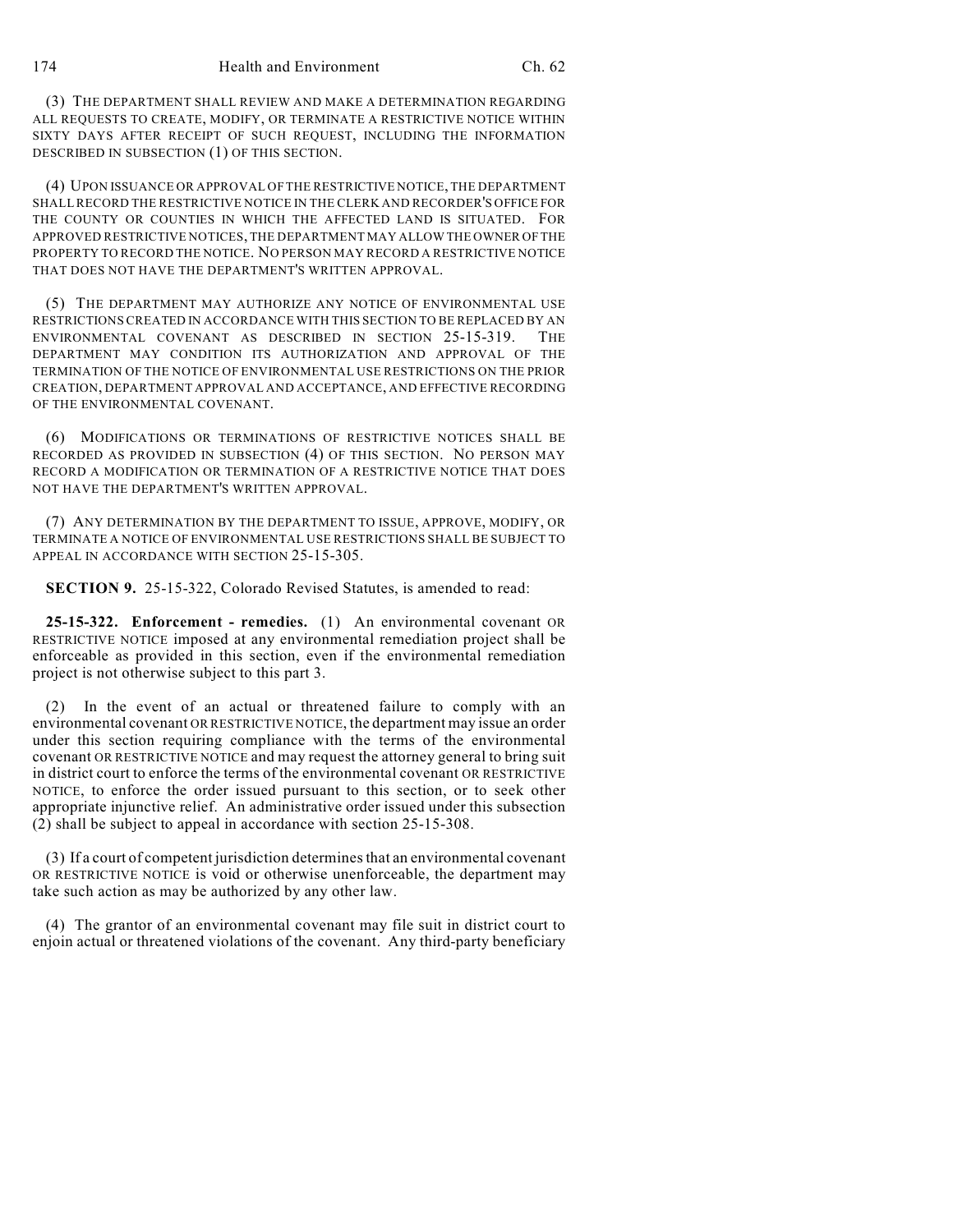## Ch. 62 Health and Environment 175

specifically named in an environmental covenant OR RESTRICTIVE NOTICE may file suit in district court to enjoin actual or threatened violations of the covenant OR RESTRICTIVE NOTICE. THE PERSON WHO REQUESTED CREATION OF A RESTRICTIVE NOTICE MAY FILE SUIT IN DISTRICT COURT TO ENJOIN ACTUAL OR THREATENED VIOLATIONS OF THE RESTRICTIVE NOTICE.

(5) An affected local government, as defined in section 25-15-324, may file suit in district court to enjoin actual or threatened violations of any environmental covenant OR RESTRICTIVE NOTICE that applies to land within its jurisdiction.

(6) No environmental covenant shall be unenforceable because of lack of privity of contract or lack of benefit to a particular parcel of land, because the environmental covenant does not expressly state that it runs with the land, or because of any other inconsistency with common law requirements applicable to common law covenants.

(7) A court of competent jurisdiction is authorized to issue orders requiring compliance with an environmental covenant OR RESTRICTIVE NOTICE, to enjoin actual or threatened violations of environmental covenants OR RESTRICTIVE NOTICES, and to grant such other injunctive relief as it may deem appropriate.

**SECTION 10.** 25-15-323, Colorado Revised Statutes, is amended to read:

**25-15-323. Registry of environmental covenants and notices of environmental use restrictions.** The department shall create and maintain a registry of all environmental covenants AND NOTICES OF ENVIRONMENTAL USE RESTRICTIONS, including any modification or termination thereof.

**SECTION 11.** 25-15-324, Colorado Revised Statutes, is amended to read:

**25-15-324. Coordination with affected local governments.** (1) For purposes of this part 3, "affected local government" means every county, city and county, or municipality in which land subject to an environmental covenant OR RESTRICTIVE NOTICE is located. The department shall provide each affected local government with a copy of every environmental covenant AND RESTRICTIVE NOTICE within such local government's jurisdiction and shall also provide a copy of any documents modifying or terminating such environmental covenant OR RESTRICTIVE NOTICE.

(2) Whenever an affected local government receives an application affecting land use or development of land that is subject to an environmental covenant OR RESTRICTIVE NOTICE and that may relate to or impact such covenant OR RESTRICTIVE NOTICE, the affected local government shall notify the department of the application. The department shall evaluate whether the application is consistent with the environmental covenant OR RESTRICTIVE NOTICE and shall notify the affected local government of the department's determination in a timely fashion, considering the time frame for the local government's review of the application.

**SECTION 12.** 25-15-325, Colorado Revised Statutes, is amended to read:

**25-15-325. Other interests not impaired.** Except as specifically provided in an environmental covenant OR RESTRICTIVE NOTICE or pursuant to section 25-15-326,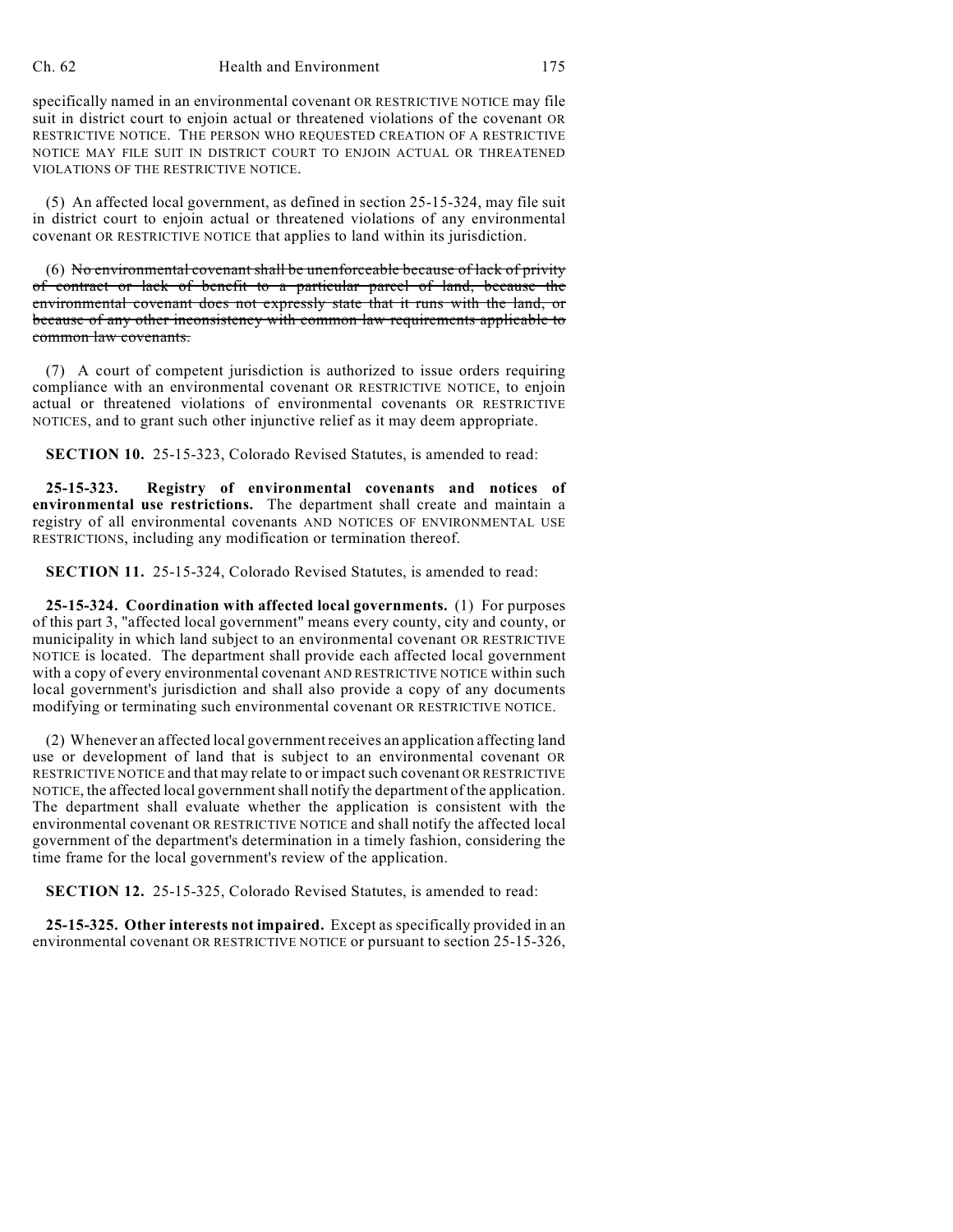no transfer of a water right or any change of a point of diversion at any time, nor any interest in real property cognizable under statute, common law, or custom in effect in this state prior to July 1, 2001, nor any lease or sublease thereof at any time shall be impaired, invalidated, or in any way adversely affected by sections 25-15-317 to 25-15-326. All interests not transferred or conveyed in the environmental covenant shall remain in the grantor of the environmental covenant, including the right to engage in all uses of the lands affected by the environmental covenant that are not inconsistent with the environmental covenant and not expressly prohibited by the environmental covenant or by law.

**SECTION 13.** 25-15-302 (3.5) (b) (I) and (3.5) (b) (II), Colorado Revised Statutes, are amended to read:

**25-15-302. Solid and hazardous waste commission - creation - membership - rules - fees - administration.** (3.5) The commission shall promulgate rules pertaining to the assessment of fees to offset program costs from facilities that treat, store, or dispose of hazardous waste pursuant to a permit or interim status and from generators of hazardous waste in accordance with the following:

(b) On or after July 1, 2002, the commission may adjust the fees then in effect if the department has demonstrated that it has developed, implemented, and is continuing to improve policies and procedures for carrying out its statutory responsibilities at the lowest possible cost without jeopardizing the intent set out in section 25-15-301.5 (1), and that, despite these efforts or as a result of these efforts, the fee adjustments are necessary; except that the adjusted fees shall be subject to the following limitations:

(I) Annual fees for facilities that treat, store, or dispose of hazardous waste pursuant to a permit or interim status shall be established to generate no more than thirty percent of AT A LEVEL THAT WILL, WHEN COMBINED WITH AN APPROPRIATE SHARE OF AVAILABLE FEDERAL GRANT MONEYS, GENERATE REVENUES APPROXIMATING the actual reasonable program costs attributable to such facilities. Such annual fees shall take into account equitable factors including, without limitation, the quantity and degree of hazard of the hazardous waste involved and whether the hazardous waste is to be disposed of, stored, or treated.

(II) Annual fees for generators of hazardous waste who are subject to regulation under this part 3 during any calendar month of the year for which the annual fee is being assessed shall be established to generate no more than fifty percent of AT A LEVEL THAT WILL, WHEN COMBINED WITH AN APPROPRIATE SHARE OF AVAILABLE FEDERAL GRANT MONEYS, GENERATE REVENUES APPROXIMATING the actual reasonable program costs attributable to generators with an appropriate differentiation between generators described in subparagraphs (II) and (III) of paragraph (a) of this subsection (3.5);

**SECTION 14.** 24-30-1404 (7) (c) (II), Colorado Revised Statutes, is amended, and the said 24-30-1404 (7) (c) is further amended BY THE ADDITION OF A NEW SUBPARAGRAPH, to read:

**24-30-1404. Contracts.** (7) (c) This subsection (7) shall not apply to: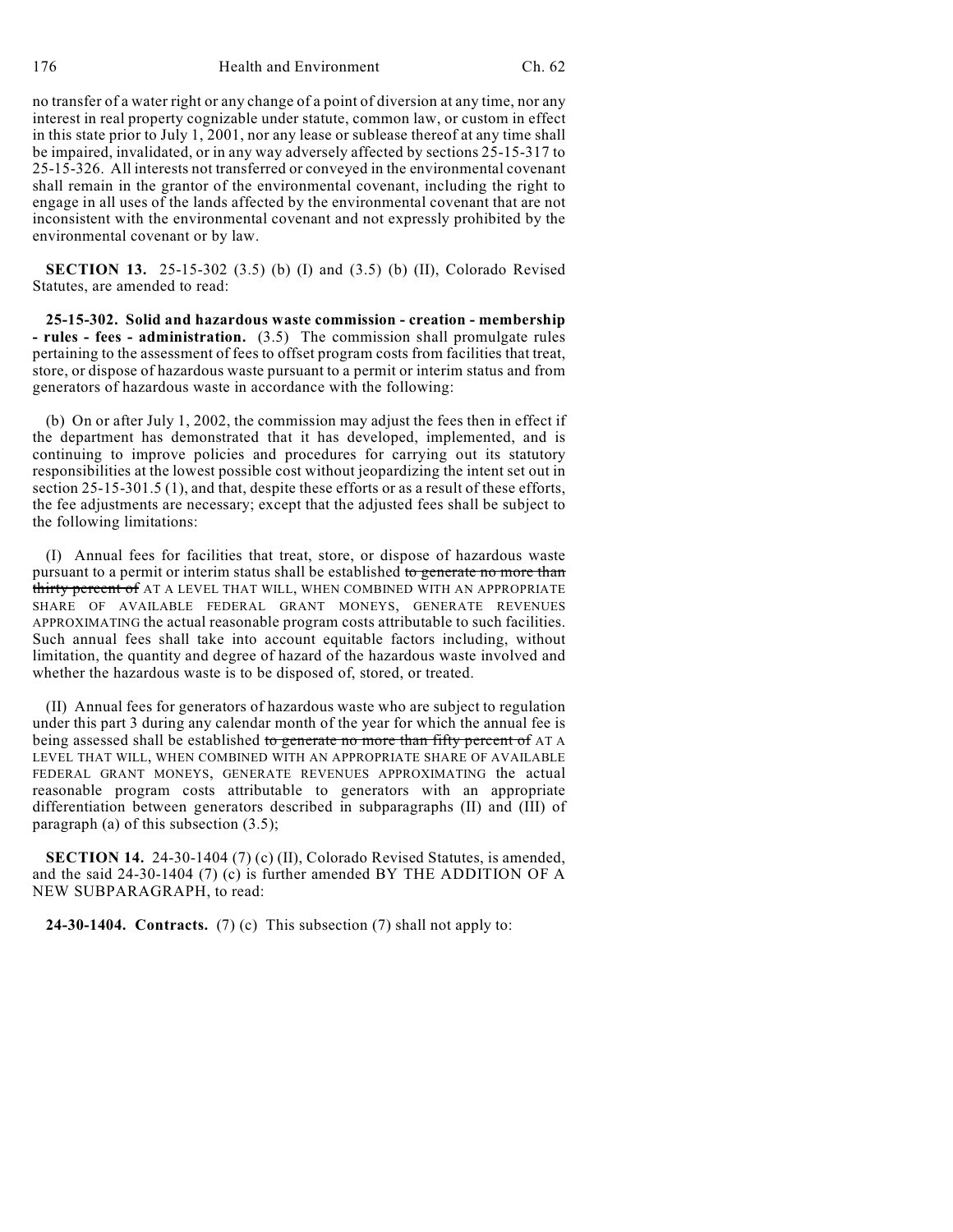(II) The acquisition of any easement by such divisions; or THE DIVISION OF PARKS AND OUTDOOR RECREATION OR THE DIVISION OF WILDLIFE IN THE DEPARTMENT OF NATURAL RESOURCES;

(IV) PROJECTS INCLUDED IN THE CAPITAL CONSTRUCTION SECTION OF THE GENERAL APPROPRIATION ACT FOR THE HAZARDOUS MATERIALS AND WASTE MANAGEMENT DIVISION IN THE DEPARTMENT OF PUBLIC HEALTH AND ENVIRONMENT, OR IN ANY SUPPLEMENTAL APPROPRIATION ACT, WHICH PROJECTS ARE LISTED AS REMEDIATION PURSUANT TO THE FEDERAL "COMPREHENSIVE ENVIRONMENTAL RESPONSE,COMPENSATION, AND LIABILITY ACT OF 1980", 42 U.S.C. SECS. 9601 TO 9674, AS AMENDED, BROWNFIELDS REDEVELOPMENT, OR NATURAL RESOURCE DAMAGE REPAIR, REPLACEMENT, OR RESTORATION.

**SECTION 15.** 24-75-102 (1), Colorado Revised Statutes, is amended to read:

**24-75-102. When appropriations expended - balance.** (1) (a) Except as otherwise provided by law, INCLUDING PARAGRAPH (b) OF THIS SUBSECTION (1), all moneys appropriated by the general assembly may be expended or encumbered, if authorized by the controller, only in the fiscal year for which appropriated. Except as otherwise provided by law, any moneys unexpended or not encumbered from the appropriation to each department for any fiscal year shall revert to the general fund or, if made from a special fund, to such special fund. Determination of such expenditures or encumbrances shall be made no later than thirty-five days after the close of the fiscal year and pursuant to the provisions of section 24-30-202 (11).

(b) (I) APPROPRIATIONS FOR THE SUPERFUND, BROWNFIELDS, AND NATURAL RESOURCE DAMAGE PROGRAMS ADMINISTERED BY THE DEPARTMENT OF PUBLIC HEALTH AND ENVIRONMENT PURSUANT TO ARTICLE 15 OF TITLE 25, C.R.S., SHALL BE ENCUMBERED WITHIN EIGHTEEN MONTHS AFTER THE BEGINNING OF THE FISCAL YEAR FOR WHICH THEY WERE APPROPRIATED.

(II) AS USED IN THIS PARAGRAPH (b), "SUPERFUND" MEANS THE FEDERAL "COMPREHENSIVE ENVIRONMENTAL RESPONSE, COMPENSATION, AND LIABILITY ACT OF 1980", 42 U.S.C. SECS. 9601 TO 9674, AS AMENDED.

**SECTION 16. Repeal.** 25-17-106, Colorado Revised Statutes, is repealed as follows:

**25-17-106. Repeal of part.** This part 1 is repealed, effective July 1, 2008.

**SECTION 17. Repeal.** 25-17-203, Colorado Revised Statutes, is repealed as follows:

**25-17-203. Repeal of part.** This part 2 is repealed, effective July 1, 2008.

**SECTION 18. Repeal.** 30-20-120 (7), Colorado Revised Statutes, is repealed as follows:

**30-20-120. Imminent and substantial endangerment from solid waste definitions - repeal.** (7) This section is repealed, effective January 1, 2009.